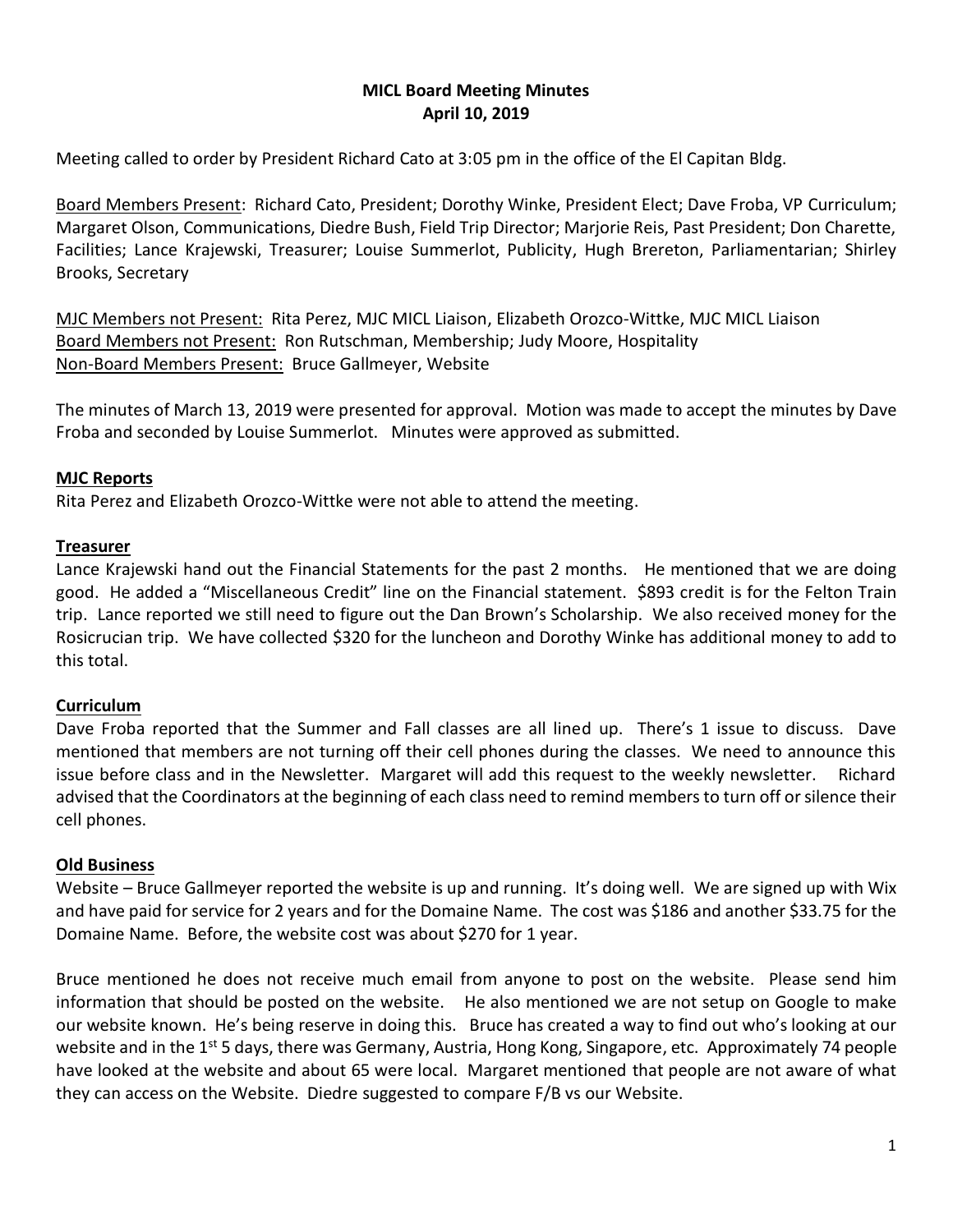### **President Elect**

Dorothy Winke reported that there are 65 reservations for the Luncheon to date. \$1,280 has been given to Lance that includes \$320 and \$960 today. In the Food Service Dept., Rachel (Head) and Dorothy discussed a different dessert instead of brownies and cookies. We will have cake instead. Dorothy thinks this will look better than cookies. She also would like two (2) \$500 scholarships and one of the scholarships to be specifically designated to the Food Service Dept. She noted that Dan Brown's scholarship is separate from these scholarships. Dorothy advised that the Scholarship Department makes the decision which student receives the scholarship. Discussions were made regarding the scholarship decisions and dollar amounts. The scholarships come from the Foundation account. Marjorie reported that students apply for scholarships. If a Food Service student has not applied for the scholarship, then it will be up to the Scholarship Department to choose a student. Dorothy made a motion to approve these two (2) scholarships and Margaret seconded the motion. Motion passed by all members.

Dorothy also mentioned when she went to CareMore Nifty after Fifty, an outreach to seniors, she talked about our MICL classes. And they did not know anything about it. Dorothy had the latest newsletter and weekly update and they were very impressed. Dorothy will go to the birthday group and talk to them about MICL. Ron Rutschman will make a special effort to get the brochures completed. Richard mentioned he will go with Dorothy and Margaret will go too. This talk with Caremore will be before our registration begins (in the fall around August 21 or 22). Dorothy will find out what the date will be.

# **Past President**

Marjorie Reis advised the board there was nothing to report.

## **Membership**

Ron Rutschman was absent so there's no report.

### **Hospitality**

Judy Moore was absent so there's no report.

### **Communications**

Margaret Olson mentioned she's working on a flow chart of her team designating who does what to accomplish what needs to be done. There's a miscommunication and it is not going well. Once Dan passed away there was one person who re-organized and decided what the other jobs were, but Margaret didn't know who that person was. Richard said hold this discussion and he would work with Margaret on the job descriptions. Dave Froba mentioned that we need all job descriptions to tell the next person who replaces us what their responsibilities are and guidelines from the job description.

Margaret and Louise had a discussion regarding former and current MICL members who have passed and what the procedure should be to post this in the newsletter. Many suggested to contact a member of the board when someone passes. Discussions were made that there should be an announcement in the Newsletter regarding how to inform a board member of a MICL member passing. And it was reported that the passing's need to be verified and linked to an obituary before posting. Margaret will work on this information and post in the newsletter.